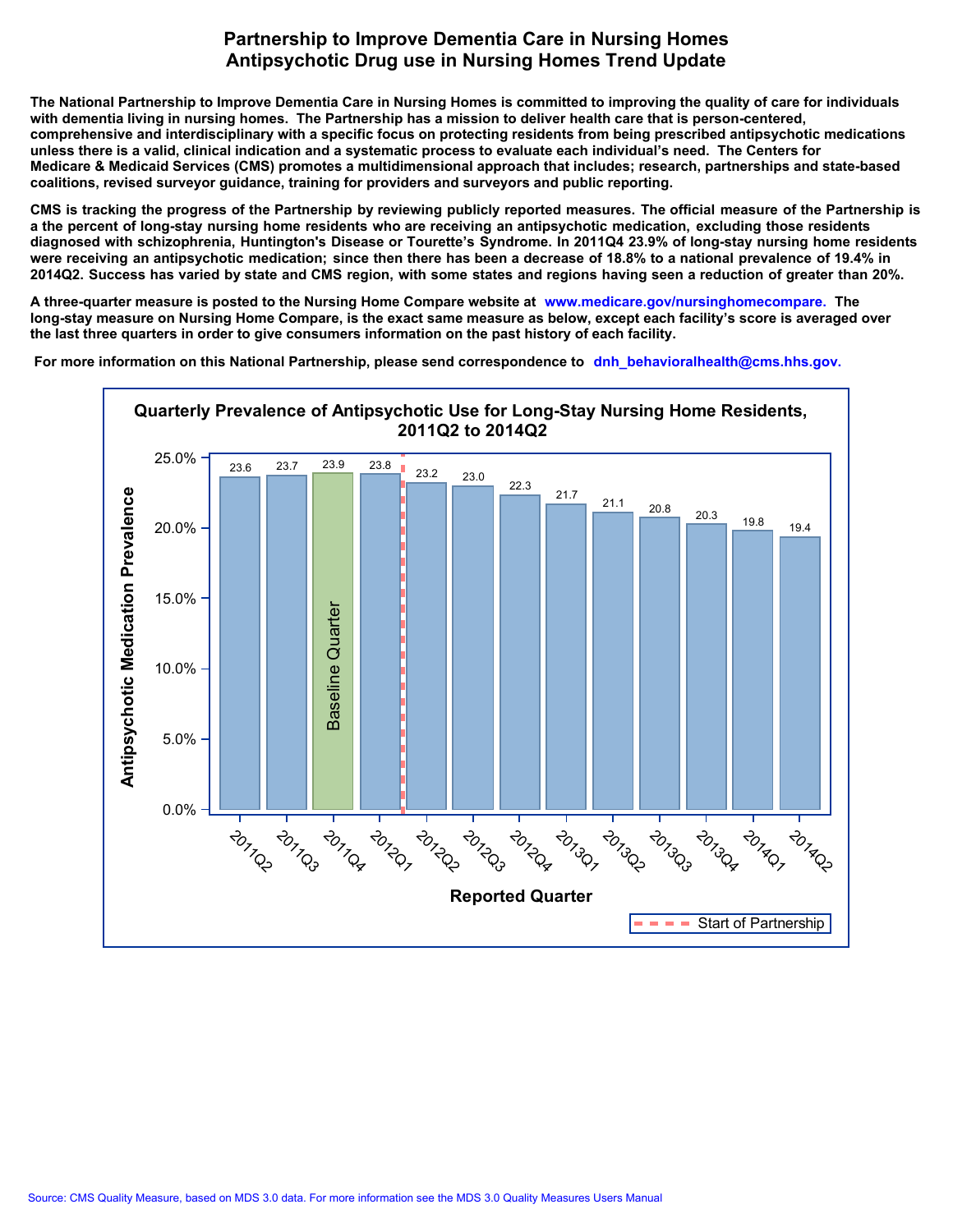## **Partnership to Improve Dementia Care in Nursing Homes Antipsychotic Drug use in Nursing Homes Trend Update Quarterly Prevalence of Antipsychotic Use for Long-Stay Residents, CMS Regions 2011Q2 to 2014Q2**

**CMS Region- and State-specific data are displayed below. These data show the change in the single-quarter prevalence of antipsychotic medication use amongst long-stay residents since 2011Q2 and shows the change since the start of the Partnership**



| <b>Region</b> |       |       | 2011Q2 2011Q3 2011Q4 2012Q1 2012Q2 2012Q3 2012Q4 2013Q1 2013Q2 2013Q3 2013Q4 2014Q1 2014Q2 |       |       |       |       |       |       |       |       |       |       | Percentage<br>difference<br>(2011Q4-2014Q2) | $\%$<br>Change |
|---------------|-------|-------|--------------------------------------------------------------------------------------------|-------|-------|-------|-------|-------|-------|-------|-------|-------|-------|---------------------------------------------|----------------|
| National      | 23.6% | 23.7% | 23.9%                                                                                      | 23.8% | 23.2% | 23.0% | 22.3% | 21.7% | 21.1% | 20.8% | 20.3% | 19.8% | 19.4% | $-4.49$                                     | $-18.8%$       |
| Region 01     | 25.9% | 26.2% | 26.2%                                                                                      | 26.0% | 25.1% | 24.5% | 23.7% | 22.4% | 21.6% | 21.4% | 20.5% | 19.7% | 19.4% | $-6.79$                                     | $-25.9%$       |
| Region 02     | 20.1% | 20.3% | 20.1%                                                                                      | 20.0% | 19.5% | 19.4% | 18.7% | 18.4% | 17.7% | 17.4% | 17.1% | 16.8% | 16.3% | $-3.73$                                     | $-18.6%$       |
| Region 03     | 21.3% | 21.6% | 21.8%                                                                                      | 21.8% | 21.1% | 21.0% | 20.6% | 20.1% | 19.1% | 18.6% | 18.1% | 17.7% | 17.4% | $-4.44$                                     | $-20.4%$       |
| Region 04     | 25.2% | 25.2% | 25.5%                                                                                      | 25.4% | 24.9% | 24.2% | 22.9% | 21.7% | 21.1% | 20.9% | 20.5% | 20.2% | 20.0% | $-5.56$                                     | $-21.8%$       |
| Region 05     | 22.4% | 22.5% | 22.7%                                                                                      | 22.7% | 22.1% | 22.2% | 21.8% | 21.3% | 20.9% | 20.5% | 19.9% | 19.6% | 19.1% | $-3.56$                                     | $-15.7%$       |
| Region 06     | 27.8% | 28.1% | 28.2%                                                                                      | 28.3% | 27.6% | 27.6% | 27.2% | 26.6% | 26.1% | 25.6% | 25.1% | 24.4% | 23.8% | $-4.43$                                     | $-15.7%$       |
| Region 07     | 24.3% | 24.5% | 24.5%                                                                                      | 24.4% | 23.8% | 23.6% | 23.4% | 22.9% | 22.7% | 22.4% | 22.1% | 21.6% | 21.2% | $-3.29$                                     | $-13.4%$       |
| Region 08     | 21.5% | 21.3% | 21.4%                                                                                      | 21.5% | 21.4% | 20.9% | 20.4% | 19.8% | 19.0% | 18.5% | 18.1% | 17.8% | 17.8% | $-3.67$                                     | $-17.1%$       |
| Region 09     | 21.5% | 21.4% | 21.3%                                                                                      | 21.2% | 20.4% | 20.1% | 19.2% | 18.9% | 18.4% | 17.8% | 17.4% | 16.4% | 15.9% | $-5.41$                                     | $-25.4%$       |
| Region 10     | 22.5% | 22.6% | 22.3%                                                                                      | 22.1% | 21.5% | 21.3% | 20.4% | 20.1% | 19.5% | 19.1% | 18.4% | 18.0% | 17.5% | $-4.83$                                     | $-21.7%$       |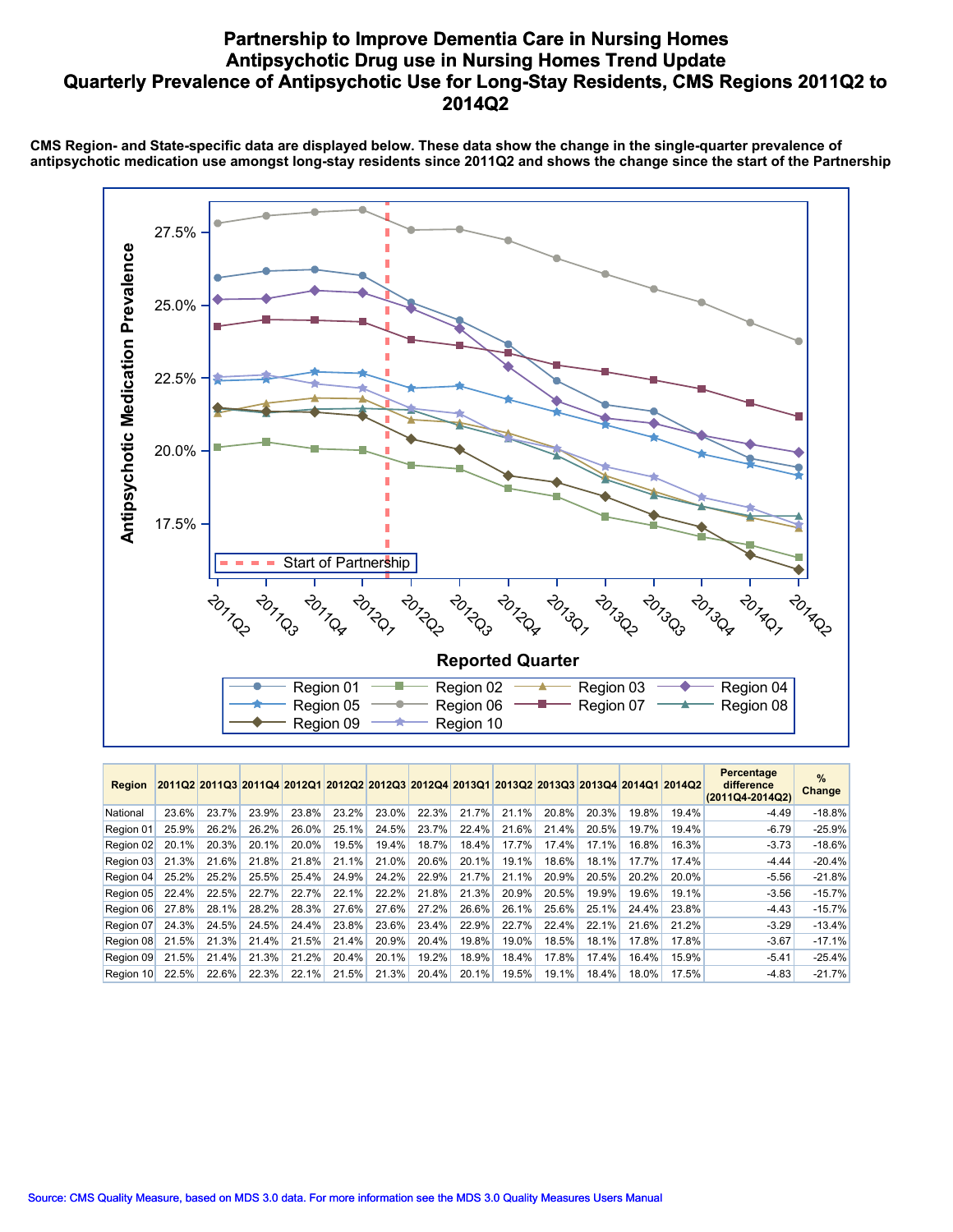## **Partnership to Improve Dementia Care in Nursing Homes Antipsychotic Drug use in Nursing Homes Trend Update Quarterly Prevalence of Antipsychotic Use for Long-Stay Residents, States 2011Q2 to 2014Q2**

| <b>State</b>                |       | 2011Q2 2011Q3 2011Q4 2012Q1 2012Q2 2012Q3 2012Q4 2013Q1 2013Q2 2013Q3 2013Q4 2014Q1 2014Q2 |       |       |       |       |       |       |       |       |       |       |       | <b>Rank in</b><br>2014Q2 | <b>Percentage</b><br>difference<br>(lower=better) (2011Q4-2014Q2) | %<br><b>Change</b> |
|-----------------------------|-------|--------------------------------------------------------------------------------------------|-------|-------|-------|-------|-------|-------|-------|-------|-------|-------|-------|--------------------------|-------------------------------------------------------------------|--------------------|
| <b>ALABAMA</b>              | 27.0% | 27.4%                                                                                      | 27.3% | 27.5% | 26.5% | 26.0% | 24.0% | 22.9% | 22.2% | 22.3% | 22.2% | 22.1% | 22.4% | 44                       | $-4.93$                                                           | $-18.0%$           |
| <b>ALASKA</b>               | 15.6% | 15.1%                                                                                      | 13.7% | 13.4% | 13.0% | 13.6% | 12.4% | 12.5% | 11.8% | 15.0% | 12.8% | 12.7% | 14.8% | 6                        | 1.06                                                              | 7.7%               |
| <b>ARIZONA</b>              | 22.4% | 22.5%                                                                                      | 22.7% | 22.7% | 21.7% | 21.6% | 20.9% | 20.4% | 20.2% | 19.9% | 20.7% | 18.5% | 17.5% | 21                       | $-5.23$                                                           | $-23.0%$           |
| <b>ARKANSAS</b>             | 25.7% | 27.0%                                                                                      | 26.1% | 26.1% | 25.3% | 25.8% | 25.5% | 25.1% | 24.4% | 23.8% | 22.8% | 21.7% | 19.9% | 34                       | $-6.21$                                                           | $-23.8%$           |
| <b>CALIFORNIA</b>           | 21.7% | 21.6%                                                                                      | 21.6% | 21.3% | 20.4% | 20.1% | 19.2% | 19.0% | 18.4% | 17.7% | 17.1% | 16.3% | 15.8% | 13                       | $-5.71$                                                           | $-26.5%$           |
| <b>COLORADO</b>             | 19.8% | 19.7%                                                                                      | 19.9% | 19.9% | 20.3% | 19.6% | 19.4% | 18.5% | 17.5% | 17.0% | 16.4% | 16.4% | 16.1% | 14                       | $-3.78$                                                           | $-19.0%$           |
| <b>CONNECTICUT</b>          | 25.8% | 26.1%                                                                                      | 26.0% | 25.8% | 25.0% | 24.3% | 23.2% | 22.4% | 21.6% | 22.0% | 21.0% | 20.4% | 20.3% | 36                       | $-5.71$                                                           | $-21.9%$           |
| <b>DELAWARE</b>             | 21.1% | 21.0%                                                                                      | 21.3% | 21.8% | 22.6% | 21.9% | 20.9% | 18.0% | 16.8% | 16.8% | 15.5% | 15.5% | 14.7% | 5                        | $-6.61$                                                           | $-31.0%$           |
| <b>DISTRICT OF COLUMBIA</b> | 21.4% | 20.0%                                                                                      | 20.0% | 19.4% | 18.8% | 19.4% | 18.2% | 17.4% | 17.6% | 15.9% | 14.5% | 14.8% | 15.0% | 8                        | $-4.94$                                                           | $-24.7%$           |
| <b>FLORIDA</b>              | 24.2% | 24.3%                                                                                      | 24.5% | 24.6% | 23.8% | 23.5% | 23.3% | 22.7% | 22.1% | 21.8% | 21.2% | 21.2% | 20.6% | 38                       | $-3.85$                                                           | $-15.7%$           |
| <b>GEORGIA</b>              | 28.4% | 28.4%                                                                                      | 28.7% | 28.7% | 28.0% | 27.1% | 24.2% | 22.7% | 21.8% | 21.4% | 21.1% | 20.6% | 20.3% | 37                       | $-8.32$                                                           | $-29.0%$           |
| <b>HAWAII</b>               | 11.4% | 12.2%                                                                                      | 12.5% | 13.5% | 15.3% | 13.2% | 11.7% | 11.0% | 11.4% | 12.1% | 11.6% | 8.5%  | 9.1%  | -1                       | $-3.38$                                                           | $-27.2%$           |
| <b>IDAHO</b>                | 26.4% | 25.7%                                                                                      | 25.3% | 26.4% | 25.1% | 24.5% | 23.9% | 23.1% | 21.9% | 20.7% | 19.3% | 19.3% | 18.9% | 31                       | $-6.49$                                                           | $-25.6%$           |
| <b>ILLINOIS</b>             | 26.0% | 25.8%                                                                                      | 25.7% | 25.6% | 25.3% | 25.7% | 25.5% | 25.0% | 25.2% | 24.8% | 24.0% | 24.1% | 23.7% | 49                       | $-1.96$                                                           | $-7.6%$            |
| INDIANA                     | 23.0% | 23.6%                                                                                      | 24.0% | 24.1% | 22.9% | 23.1% | 22.2% | 21.7% | 20.9% | 21.0% | 20.2% | 19.9% | 19.2% | 32                       | $-4.79$                                                           | $-20.0\%$          |
| <b>IOWA</b>                 | 22.2% | 22.3%                                                                                      | 22.3% | 22.0% | 21.7% | 21.1% | 20.6% | 20.2% | 20.2% | 19.9% | 20.0% | 19.7% | 19.3% | 33                       | $-3.03$                                                           | $-13.6%$           |
| <b>KANSAS</b>               | 26.1% | 26.5%                                                                                      | 26.1% | 26.1% | 25.2% | 25.3% | 25.1% | 24.2% | 23.9% | 23.5% | 23.0% | 23.1% | 22.8% | 46                       | $-3.29$                                                           | $-12.6%$           |
| KENTUCKY                    | 25.5% | 25.2%                                                                                      | 26.0% | 26.0% | 25.2% | 24.4% | 23.1% | 21.9% | 22.0% | 21.8% | 21.6% | 21.2% | 20.9% | 39                       | $-5.08$                                                           | $-19.6%$           |
| LOUISIANA                   | 29.7% | 29.9%                                                                                      | 29.7% | 29.7% | 29.1% | 28.9% | 28.6% | 27.8% | 27.0% | 26.6% | 26.5% | 25.5% | 25.1% | 50                       | $-4.57$                                                           | $-15.4%$           |
| <b>MAINE</b>                | 26.4% | 26.7%                                                                                      | 27.2% | 26.9% | 25.9% | 25.1% | 24.2% | 22.6% | 21.7% | 21.3% | 20.1% | 18.5% | 18.2% | 26                       | $-9.08$                                                           | $-33.3%$           |
| <b>MARYLAND</b>             | 19.5% | 19.8%                                                                                      | 19.8% | 19.6% | 18.5% | 17.8% | 17.7% | 17.3% | 16.7% | 15.6% | 15.9% | 15.9% | 15.8% | 12                       | $-3.99$                                                           | $-20.2%$           |
| <b>MASSACHUSETTS</b>        | 26.6% | 26.7%                                                                                      | 26.7% | 26.6% | 25.4% | 25.1% | 24.5% | 22.9% | 22.2% | 21.8% | 21.2% | 20.6% | 20.2% | 35                       | $-6.54$                                                           | -24.5%             |
| <b>MICHIGAN</b>             | 16.2% | 16.0%                                                                                      | 16.4% | 16.4% | 15.8% | 16.0% | 15.5% | 14.9% | 14.4% | 14.1% | 13.9% | 13.7% | 13.4% | $\overline{2}$           | $-3.04$                                                           | $-18.5%$           |
| <b>MINNESOTA</b>            | 18.9% | 19.0%                                                                                      | 19.0% | 18.8% | 18.1% | 18.0% | 18.0% | 17.9% | 17.3% | 16.7% | 16.6% | 16.0% | 15.3% | 9                        | $-3.70$                                                           | $-19.5%$           |
| <b>MISSISSIPPI</b>          | 26.6% | 26.8%                                                                                      | 26.6% | 26.3% | 26.6% | 26.1% | 25.3% | 24.7% | 24.4% | 25.3% | 24.3% | 23.8% | 23.0% | 47                       | $-3.57$                                                           | $-13.4%$           |
| <b>MISSOURI</b>             | 25.5% | 26.0%                                                                                      | 26.1% | 26.0% | 25.3% | 25.2% | 24.9% | 24.6% | 24.4% | 23.7% | 23.1% | 22.2% | 21.6% | 43                       | $-4.52$                                                           | $-17.3%$           |
| <b>MONTANA</b>              | 21.6% | 22.0%                                                                                      | 21.5% | 21.5% | 19.5% | 19.7% | 19.5% | 19.7% | 19.2% | 18.1% | 17.2% | 16.9% | 16.3% | 15                       | $-5.19$                                                           | $-24.2%$           |
| <b>NEBRASKA</b>             | 22.7% | 22.4%                                                                                      | 22.3% | 22.9% | 22.6% | 22.6% | 22.9% | 22.5% | 22.2% | 22.8% | 22.7% | 22.0% | 21.4% | 41                       | $-0.97$                                                           | $-4.3%$            |
| <b>NEVADA</b>               | 22.2% | 20.7%                                                                                      | 20.3% | 20.5% | 21.1% | 19.7% | 20.2% | 20.1% | 20.4% | 19.9% | 19.7% | 19.1% | 18.8% | 30                       | $-1.50$                                                           | $-7.4%$            |
| <b>NEW HAMPSHIRE</b>        | 25.7% | 25.4%                                                                                      | 25.5% | 25.1% | 24.0% | 23.8% | 23.7% | 22.7% | 21.1% | 21.2% | 20.1% | 18.8% | 18.4% | 29                       | $-7.17$                                                           | $-28.1%$           |
| <b>NEW JERSEY</b>           | 17.0% | 18.2%                                                                                      | 17.9% | 17.8% | 17.5% | 17.4% | 17.1% | 16.6% | 15.9% | 15.4% | 15.1% | 14.5% | 14.2% | 3                        | $-3.75$                                                           | $-20.9%$           |
| <b>NEW MEXICO</b>           | 22.4% | 22.3%                                                                                      | 21.7% | 22.0% | 20.0% | 20.4% | 22.2% | 20.3% | 20.7% | 17.7% | 18.1% | 19.5% | 17.3% | 19                       | $-4.38$                                                           | $-20.2%$           |
| <b>NEW YORK</b>             | 22.0% | 21.6%                                                                                      | 21.3% | 21.4% | 20.8% | 20.6% | 19.7% | 19.5% | 18.9% | 18.7% | 18.2% | 18.0% | 17.6% | 22                       | $-3.67$                                                           | $-17.2%$           |
| NORTH CAROLINA              | 21.1% | 20.8%                                                                                      | 21.4% | 21.3% | 20.7% | 19.9% | 18.0% | 16.5% | 16.0% | 15.8% | 15.6% | 15.0% | 14.8% | $\overline{7}$           | $-6.61$                                                           | $-30.8%$           |
| <b>NORTH DAKOTA</b>         | 20.8% | 21.4%                                                                                      | 21.3% | 21.2% | 20.6% | 20.4% | 19.8% | 19.1% | 18.5% | 18.3% | 18.7% | 18.0% | 18.3% | 28                       | $-3.05$                                                           | $-14.3%$           |
| OHIO                        | 24.9% | 25.0%                                                                                      | 25.4% | 25.4% | 25.0% | 24.8% | 24.5% | 24.1% | 23.3% | 22.7% | 22.0% | 21.6% | 21.6% | 42                       | $-3.86$                                                           | $-15.2%$           |
| <b>OKLAHOMA</b>             | 26.7% | 26.8%                                                                                      | 27.3% | 27.5% | 27.3% | 26.6% | 25.5% | 23.0% | 22.7% | 22.3% | 21.7% | 21.5% | 20.9% | 40                       | $-6.38$                                                           | $-23.3%$           |
| <b>OREGON</b>               | 20.6% | 21.0%                                                                                      | 21.5% | 21.3% | 20.0% | 19.9% | 19.2% | 19.1% | 18.6% | 18.8% | 18.3% | 18.4% | 17.1% | 18                       | $-4.41$                                                           | $-20.5%$           |
| PENNSYLVANIA                | 21.6% | 22.1%                                                                                      | 22.3% | 22.2% | 21.7% | 21.7% | 21.1% | 20.5% | 19.4% | 19.2% | 18.8% | 18.3% | 17.9% | 23                       | $-4.38$                                                           | $-19.7%$           |
| <b>RHODE ISLAND</b>         | 23.0% | 23.8%                                                                                      | 24.0% | 23.9% | 23.1% | 21.7% | 20.2% | 20.3% | 19.3% | 18.4% | 17.5% | 16.9% | 16.5% | 16                       | $-7.45$                                                           | $-31.0%$           |
| SOUTH CAROLINA              | 20.6% | 20.5%                                                                                      | 20.7% | 20.6% | 20.7% | 20.2% | 18.3% | 17.2% | 16.9% | 15.9% | 15.5% | 15.3% | 15.6% | 11                       | $-5.06$                                                           | $-24.5%$           |
| <b>SOUTH DAKOTA</b>         | 21.8% | 21.8%                                                                                      | 21.5% | 21.5% | 21.3% | 21.4% | 20.5% | 20.0% | 18.8% | 18.1% | 18.6% | 18.0% | 18.1% | 25                       | $-3.46$                                                           | $-16.1%$           |
| <b>TENNESSEE</b>            | 29.3% | 29.5%                                                                                      | 30.0% | 29.3% | 29.0% | 27.7% | 27.2% | 25.0% | 23.9% | 24.0% | 23.4% | 23.1% | 22.7% | 45                       | $-7.24$                                                           | $-24.2%$           |